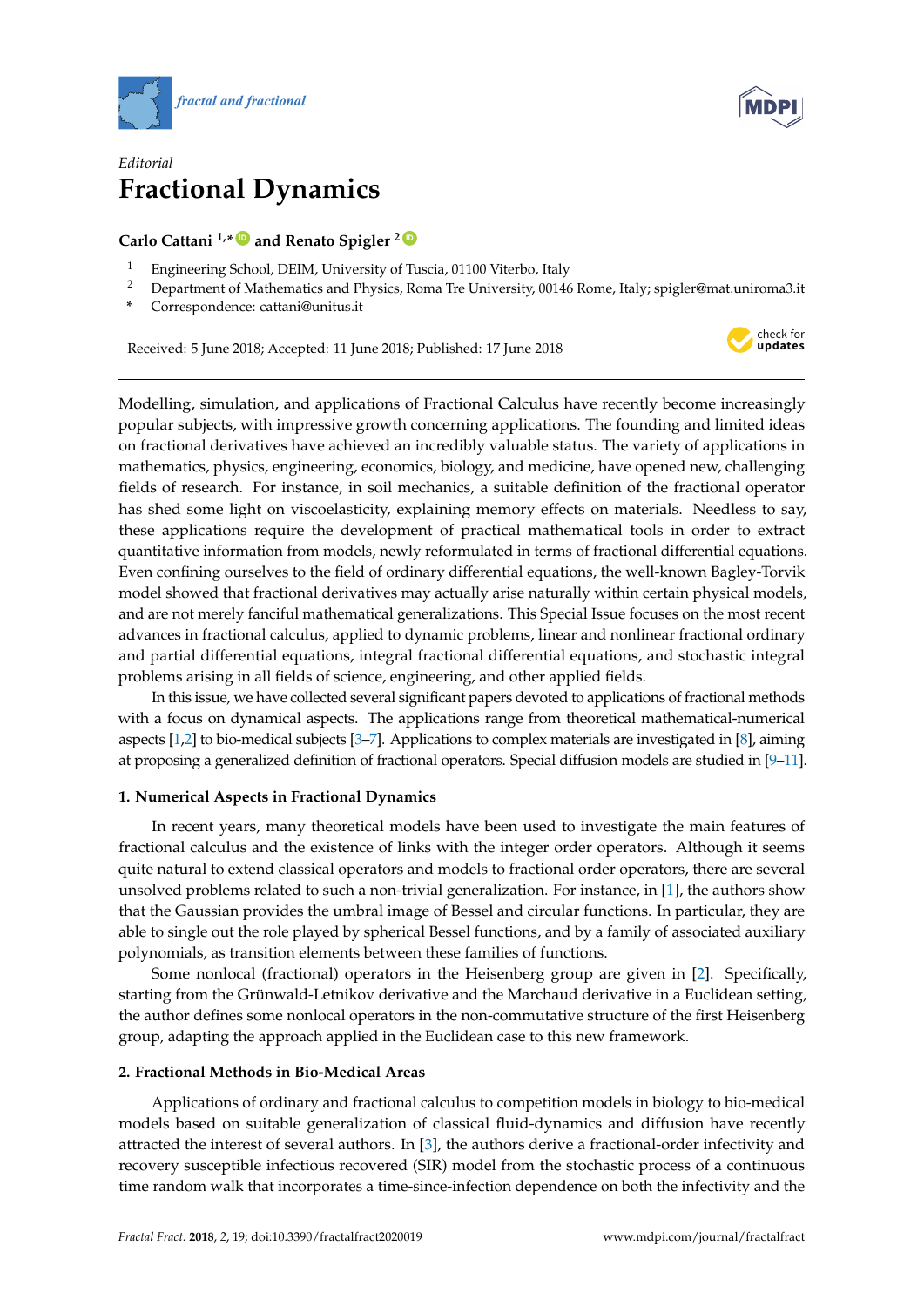recovery of the population. By considering a power-law dependence between infectivity and recovery, the authors show that fractional-order derivatives appear in generalized master equations that govern the evolution of SIR populations. Moreover, the Authors are able to show that, under appropriate limits, this fractional-order infectivity and recovery model reduces to both the standard SIR model and the fractional recovery SIR model.

In [\[4\]](#page-2-7), the authors propose a fractional complex permittivity model of dielectric media with memory. In particular, they show that the fractional order depends on the frequency band of excitation energy, according to the second Principle of Thermodynamics. It is an interesting fact that this model is indeed validated by measurements actually made on biological tissues.

In [\[5\]](#page-2-8), a Mathematical model has been proposed based on the Caputo fractional derivative, to analyze cerebral microaneurysms. In this paper, the author proposes a model to describe the formation of microaneurysms that involves the chemo-mechanical coupling of blood and endothelial and neuroglial cells. It shows how to model blood as a non-local non-Newtonian incompressible fluid, and to solve analytically the Poiseuille flow of such a fluid through an axisymmetric circular rigid and impermeable pipe in the presence of wall slip. The spatial derivatives of the proposed generalization of the rate of deformation tensor are expressed using Caputo fractional derivatives. The wall slip is represented by the classic Navier law and a generalization of this law involving fractional derivatives. By numerical simulations, it is also shown that, as expected, hypertension is one of the major reasons for microaneurysmal formation.

A collocation method based on fractional B-splines for the solution of fractional differential problems was developed in [\[6\]](#page-2-9). The key-idea proposed by the author is to use the space generated by the fractional B-splines, i.e., piecewise polynomials of non-integer degree, as approximating space. Then, in the collocation step, the fractional derivative of the approximating function is approximated accurately and efficiently by an exact differentiation rule that involves the generalized finite difference operator. This approach is particularly suitable for the numerical solution of nonlinear dynamical systems of fractional order, so that the Author shows an application by solving the fractional Lotka-Volterra model and the fractional predator-pray model with variable coefficients. In this paper, the author also analyzes the accuracy of the method, and in particular, shows that it is accurate and has a low computational cost.

In [\[7\]](#page-2-3) the authors show that time fractional generalization of the cable equation arises naturally in the continuous time random walk, by considering a superposition of Markovian processes and in a ggBm-like construction of the random variable. This model is also used to describe tranmembrane potentital in spiny dendrites.

### **3. Fractional Methods in Complex Materials**

The extension of fractional order derivatives to distributed order fractional derivatives is rather simple from a formal point of view, but it does not yet have a simple, obvious analytic form that allows its fast numerical computation. This is necessary when solving ''differential equations" containing this kind of derivative. In [\[8\]](#page-2-4), the authors provide a simple analytic kernel for the Caputo-distributed order fractional derivative and the Caputo-Fabrizio-distributed order fractional derivative, which may be used for numerical purposes in cases where the weight function is unity. With this new approach, a faster solution of fractional differential equations is easily obtained. In this paper, the author also proposes a model to describe composite materials that include different constituents, and shows its compatibility with thermodynamics.

#### **4. Fractional Dynamics in Diffusion Models**

One of the main problems in fractional calculus is to single out the role played by the fractional order of derivatives. In other words, in many recent papers on fractional calculus, the main struggle was to find a significant physical meaning of the fractional order. In [\[10\]](#page-2-10), the authors made an attempt at identifying the orders of the fractional derivatives in a simple anomalous diffusion model, based